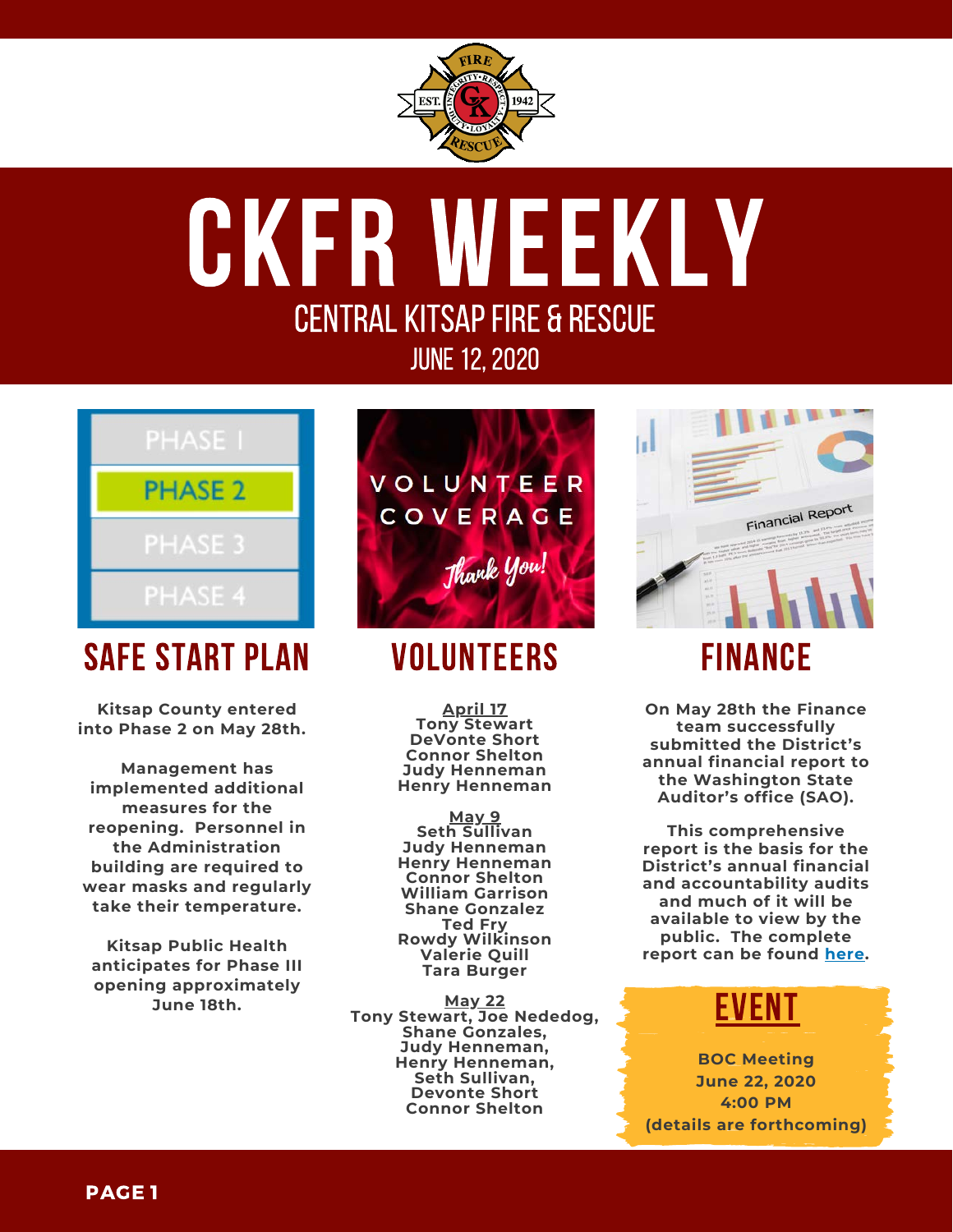### training division

-Division Chief Danskin

**The Training Division is gearing up for next week's Captain and Battalion Chief Test Orientation. If you plan on testing, mark your calendar for June 17th at 1330. The orientation will be held at the Administration building in the large conference room.**

**During the Station's "Chief Chat", Chief Oliver will be talking about the Readiness Center building and the current extension of the lease. On that note, I would like to address the conceptual West Sound Fire Training Officers Consortium, which will be assembled at the Readiness Center building when we take possession in January, 2021. Assistant Chief Christian and I have reached out to agencies in the County to start a meaningful conversation about consolidating our training divisions into one location. We are working behind the scenes and share the excitement and passion for this endeavor. There's a lot of talent in the training offices around the County, and by positioning the Training Officer's in the same location, we can combine our resources and become more efficient and effective. There is a lot of work ahead of us and we are committed to make this happen. Stay tuned and look forward to a new training platform of excellence in Kitsap County!**





**Joe Calkins, our Purchasing Agent, is this month's Slam Dunk Trophy recipient!**

**Last month's recipient, Chief Oliver, recognized Joe for his readiness to tackle new tasks and his quick "turnaround time" for getting items ordered for the organization.**

**To represent Joe's speediness, Chief added a purchasing card and a race car onto our growing 2019/2020 Slam Dunk Trophy!**